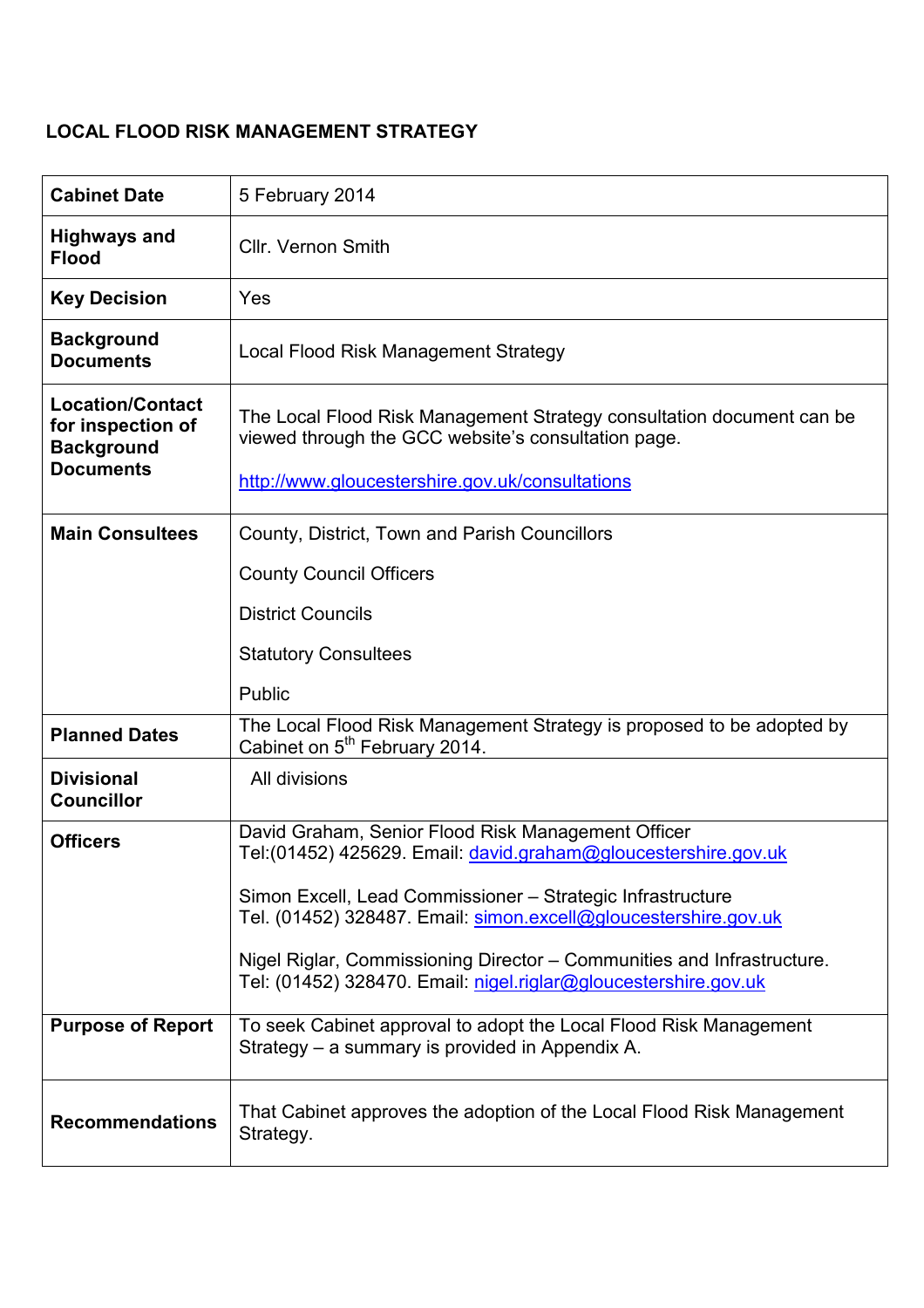| <b>Reasons for</b><br>recommendations  | Under the provisions of the Flood & Water Management Act 2010, GCC is<br>the Lead Local Flood Authority (LLFA) for the county. The Act states that the<br>LLFA must develop, maintain, apply and monitor a strategy for local flood risk<br>management in its area. GCC has produced a 'local strategy' in partnership<br>with the county's risk management authorities, i.e. the district/borough<br>councils, water companies, Environment Agency and Internal drainage<br>Board. The local strategy has been subject to public consultation and<br>amendments made following feedback. An additional annual implementation<br>plan will be produced highlighting prioritised and any scheduled flood<br>alleviation work. |
|----------------------------------------|------------------------------------------------------------------------------------------------------------------------------------------------------------------------------------------------------------------------------------------------------------------------------------------------------------------------------------------------------------------------------------------------------------------------------------------------------------------------------------------------------------------------------------------------------------------------------------------------------------------------------------------------------------------------------------------------------------------------------|
| <b>Resource</b><br><b>Implications</b> | The LLFA will help enable officers to use resources in a prudent and cost<br>effective way and ensure that they are directed toward the delivery of the<br>most appropriate flood mitigation measures, i.e. flood alleviation and<br>protection schemes for locations that have been identified as having the<br>highest priority, provide the best opportunity to reduce the risk of flooding and<br>maximise the potential benefits for local communities.                                                                                                                                                                                                                                                                 |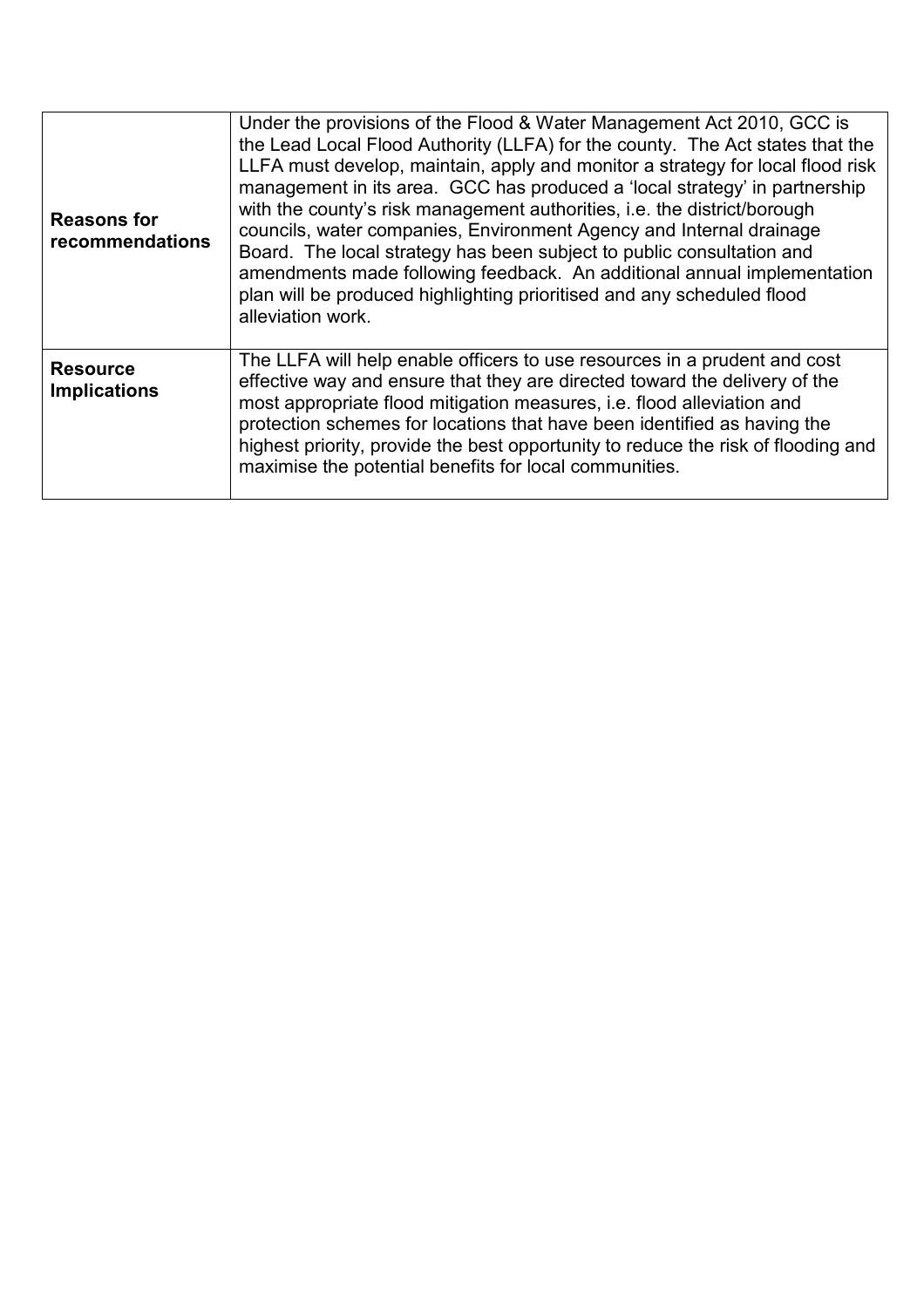## MAIN REPORT CONTENTS

## **Background**

- 1. Historically, in a flood event the County Council as the Highway Authority had responsibility only for ensuring that the highway was clear of flood water. Following the 2007 floods and the subsequent Pitt Report, the Flood & Water Management Act 2010 (the Act) was enacted and all County/Unitary authorities became Lead Local Flood Authorities (LLFAs) with a range of new roles and responsibilities.
- 2. GCC as a LLFA now has a responsibility to reduce the flood risk from 3 sources, i.e. ordinary watercourses (non main rivers), ground water and surface runoff. Main rivers and coastal erosion remains the responsibility of the Environment Agency. Pure sewer flooding is excluded from the definition of flooding.
- 3. Section 9 of the Act states that all LLFAs must develop a local flood strategy, the 'local' in this context being in reference to the above 3 sources of flooding. This responsibility is the only one of the new responsibilities which cannot be delegated to another risk management authority and must be statutorily produced by the LLFAs.
- 4. The LLFA must consult other risk management authorities affected by the strategy and the public and then publish a summary of the document.
- 5. The county's risk management authorities comprise, in addition to GCC, the district/borough councils, Environment Agency, Internal Drainage Board and the Water Companies. All of the risk management authorities were consulted throughout the drafting process of the local strategy. A public consultation process took place between  $17<sup>th</sup>$  June 2013 and 25<sup>th</sup> October 2013.

## **Options**

- 6. As the LLFA, GCC has a statutory responsibility to produce a local strategy under Section 9 of the Act.
- 7. There is no option to delegate this function in the Act to another risk management authority.
- 8. A decision not to adopt and publish the local strategy may result in intervention by the Minister (see risks below).

## Risk Assessment

- 9. The Minister (Secretary of State for risk management authorities) has the authority to transfer or reassign responsibilities or a function of any LLFA to another risk management authority.
- 10. If GCC fails to publish a local strategy the Minister may direct another risk management authority to carry out the function and may order costs against GCC.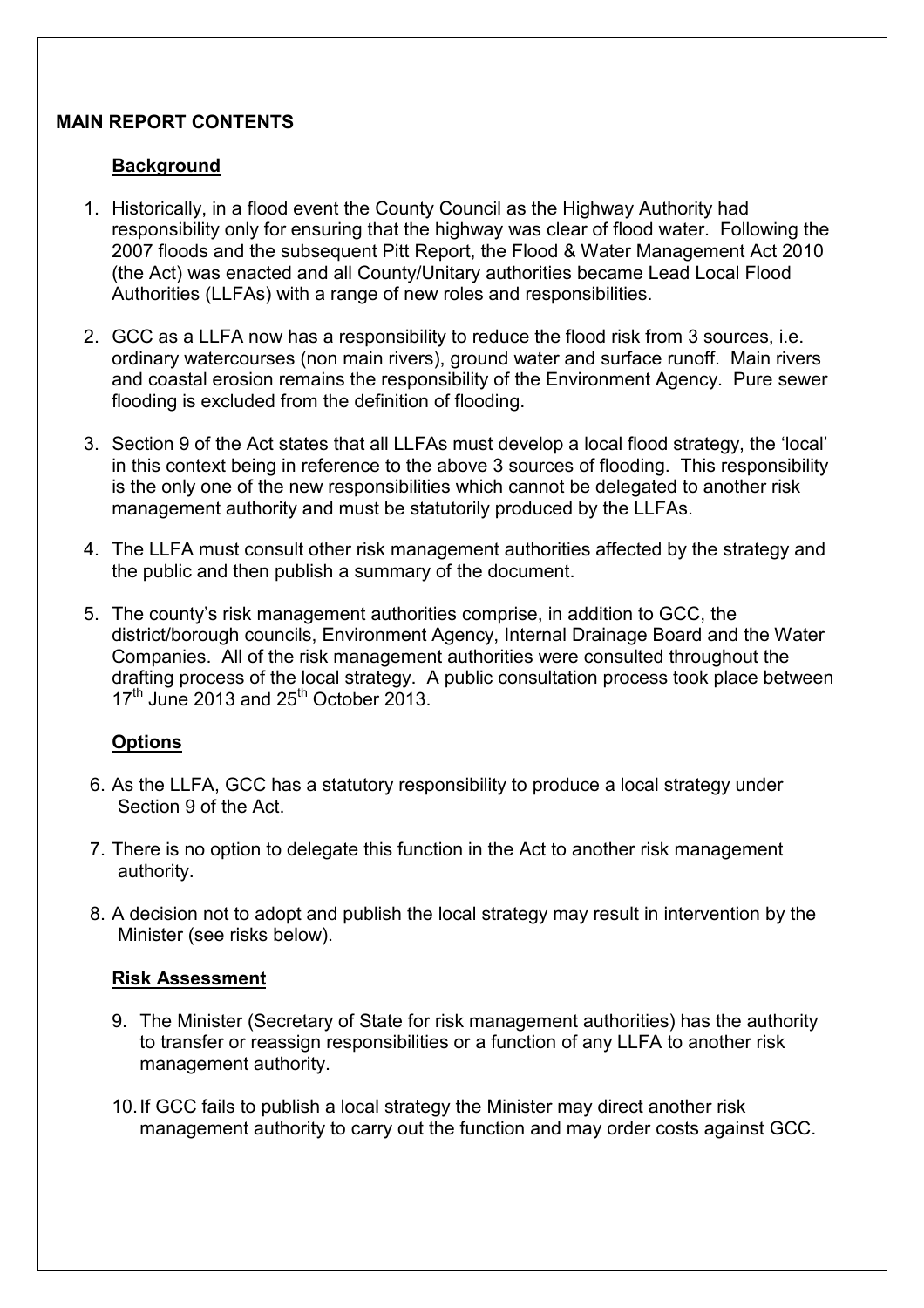11. Failure to adopt and publish a local strategy may affect GCC's ability to attract any future flood funding from central government and will reduce its effectiveness in coordinating and commissioning future flood alleviation work across the county.

## Officer Advice

12. Officer advice is that that GCC's Local Flood Risk Management Strategy is recommended to Cabinet to be adopted and published. A summary of this strategy is set out in Appendix A.

## Equalities considerations

- 13. The Local Strategy is seeking to reduce the probability and consequence of flooding to people and property across Gloucestershire. Flooding can affect all protected groups, but age and disability does affect the impact of flooding and the potential to recover.
- 14. The risk assessment and applications for funding for any subsequent flood alleviation work take these impacts into account. Some groups are more vulnerable to the risk of loss of life through flooding. These include the young, the elderly and disabled and this risk is taken into account in determining which flooding incidents are investigated under Section 19 of the Act.
- 15. Government funding allocated to flood alleviation work is dependent on external contributions. Deprived communities score higher in their cost/benefit calculations and may even be fully funded centrally.
- 16. Cabinet Members should read and consider the related Due Regard Statement in order to satisfy themselves as decision makers that due regard has been given.

### Consultation feedback

- 17. All of the county's risk management authorities were consulted throughout the draft local strategy process and their feedback incorporated into the document.
- 18. Environment Overview and Scrutiny Committee has been consulted on the draft local strategy document.
- 19. Public consultation comprised the full version of the draft document being available on GCC's consultation website. Hard copies of the summary document were placed in all libraries. The public consultation process ran from  $17<sup>th</sup>$  June to  $25<sup>th</sup>$  October 2013 and amendments made as a result of the consultation feedback.
- 20. The changes resulting from feedback focus on greater clarity in the strategy on the various roles the county's risk management authorities perform, the identification of 'at risk' parishes and wards and the associated prioritisation process for flood alleviation work. Greater acknowledgement of those areas at risk from main river flooding will be included in the Annual Implementation Plan which, whilst identifying those areas at risk from this source of flooding, will continue to prioritise those properties affected by the flood sources that GCC is responsible for reducing.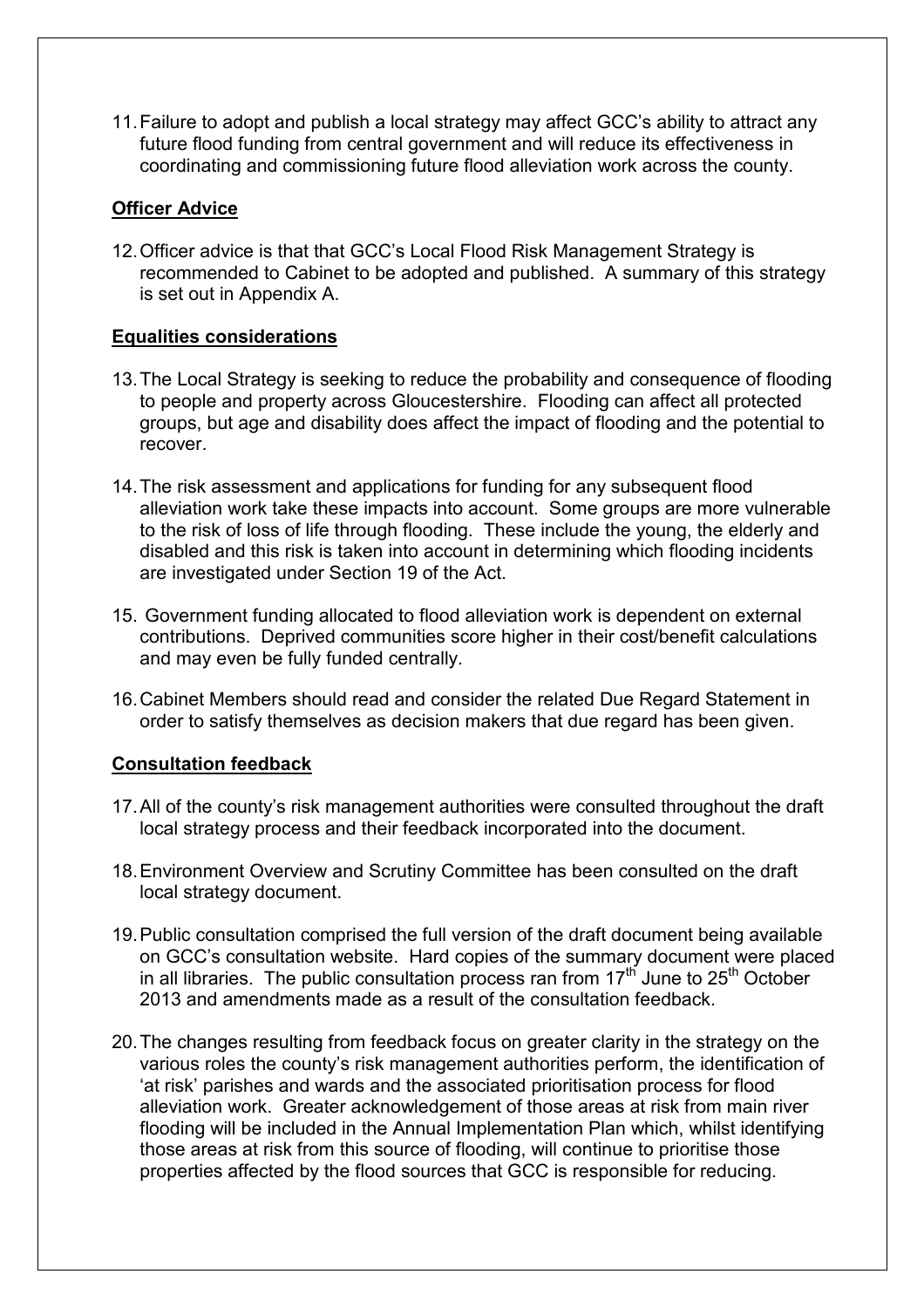Wherever possible GCC will continue to contribute to work led by the Environment Agency in reducing main river flooding.

## Performance Management/Follow-up

21. This will be undertaken through Cabinet and Member briefings as necessary.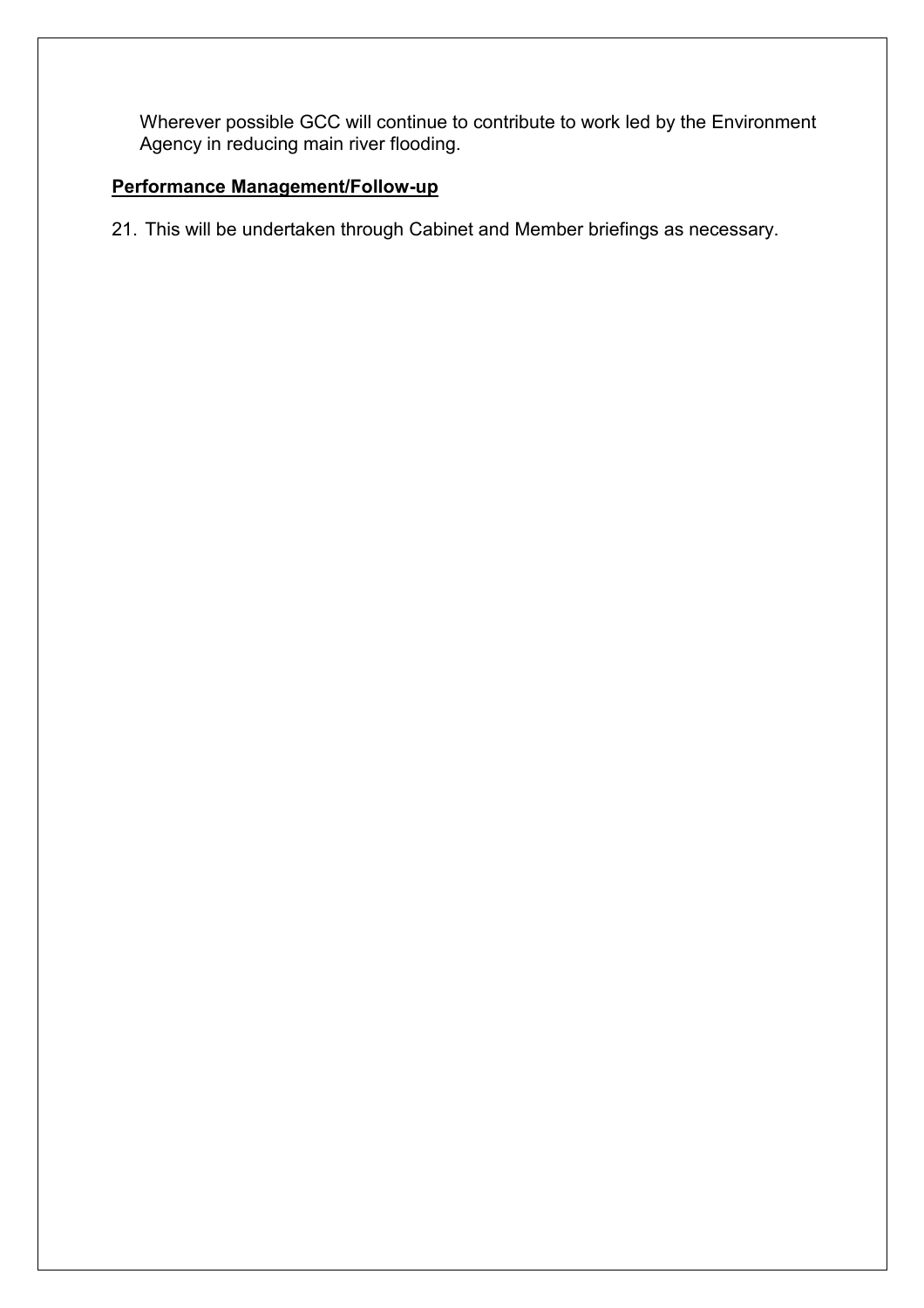# Appendix A

## Local Flood Risk Strategy (Summary Document)

### **Introduction**

We are all aware of the devastating effects of flooding on people and communities following the unprecedented flooding in Gloucestershire in 2007, and the more recent, but less severe, flooding in November and December 2012. Flooding causes damage to property and infrastructure, and results in significant stress and disruption to people.

Under legislation from  $2010<sup>1</sup>$  Gloucestershire County Council (GCC) has new responsibilities as a Lead Local Flood Authority. This means we have a leadership and coordinating role for flood risk management across the county. In addition we have an operational role for managing flooding from surface runoff, ordinary watercourses and groundwater, in addition to the responsibilities we have for managing flooding and drainage from our highway network, and planning for emergencies.



NB: in partnership with the 6 lower tier authorities in Gloucestershire who have powers to undertake works on ordinary watercourses, and have some delegated responsibility under the Flood and Water Management Act. In addition the lower tier authorities are category 1 responders for emergencies and are the planning authority.

#### Figure 1 Responsibilities for flood risk management

 $\overline{a}$ 

In our leadership and co-ordinating role we will take ownership of flood risk management across Gloucestershire. This does not mean that GCC will act as the lead organisation on all types of flooding. Rather, we will work within the legislative framework to identify the appropriate organisation to take a lead in any given location, working in partnership with other organisations as necessary. This will increase accountability to the public.

<sup>&</sup>lt;sup>1</sup> Flood and Water Management Act 2010, http://www.legislation.gov.uk/ukpga/2010/29/contents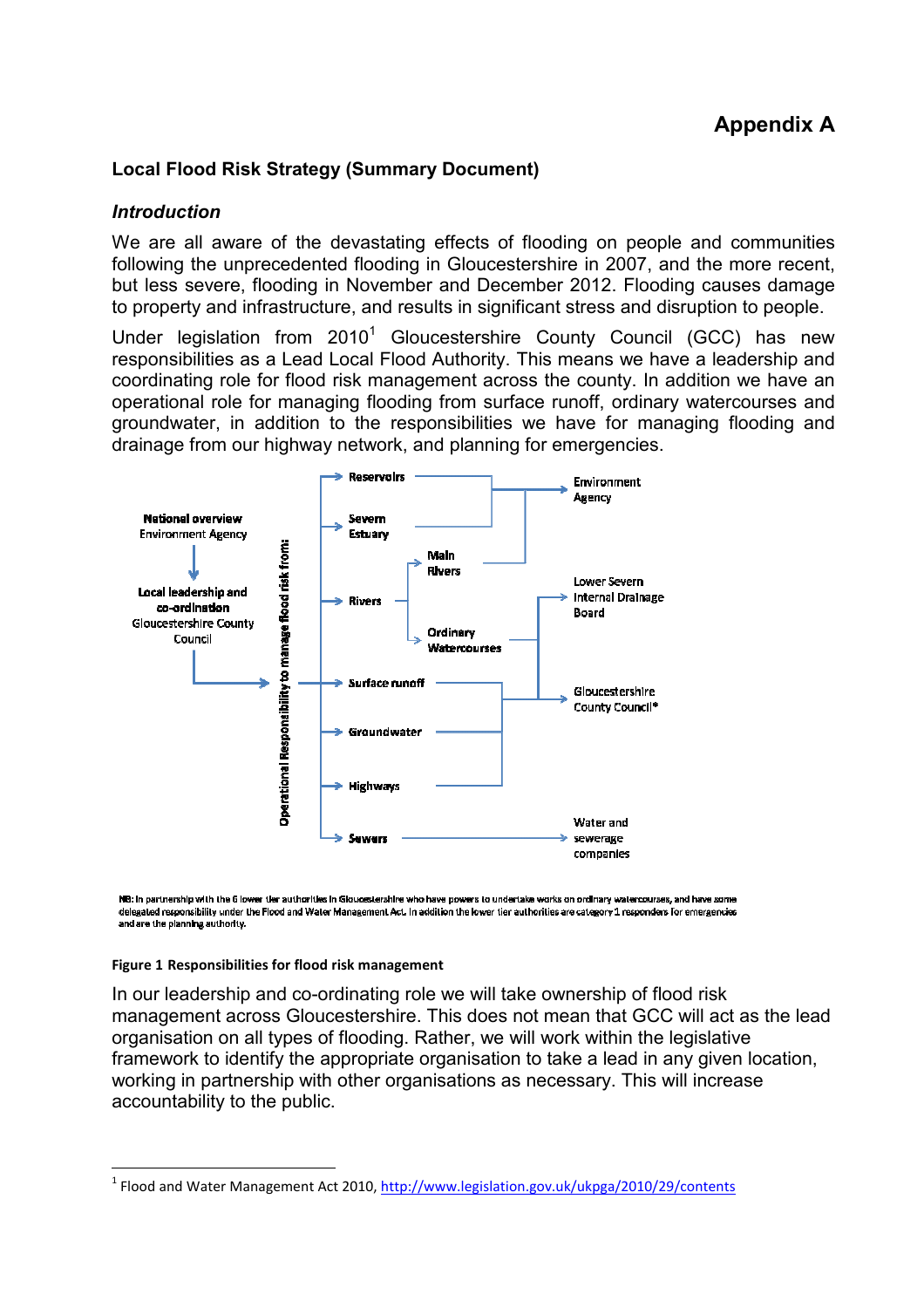In our operational role we will take responsibility for working with communities and implementing measures on the ground to reduce flood risk from surface water, ordinary watercourses and groundwater. This will be done in partnership with organisations who have a responsibility for managing flooding and local communities. We will undertake this on a prioritised basis, with areas at greatest flood risk from surface water, ordinary watercourses and groundwater remaining our highest priority.

## What is a Local Flood Risk Management Strategy?

We have prepared this Local Flood Risk Management Strategy to set out how we intend to fulfil our leadership and co-coordinating role, as well as our operational role. The Strategy is therefore an important new tool to help individuals, communities, businesses and authorities understand and manage flood risk within the county. The Strategy will be used by GCC and our partners to help plan and co-ordinate investment in flooding. In addition, members of the public can use the Strategy to better understand how flood risk will be managed over the next 10 years.

Its **primary focus** is flooding from surface runoff, groundwater or ordinary watercourses such as streams and ditches, which we are now directly responsible for managing. However, it does consider all sources of flood risk in line with our leadership and coordinating responsibility.

## What does the Strategy cover?

The Strategy identifies:

- our objectives for managing flood risk;
- how we will work with other key authorities for managing flood risk known as Risk Management Authorities<sup>2</sup>, as well as other stakeholders and local communities;
- our understanding of flooding from all sources;
- how we will prioritise investment to reduce flood risk in specific locations;
- how we will seek to fund and resource works to reduce flood risk:
- over-arching actions we will take to improve flood risk management, and;

| Name of Document                           | Purpose of document and summary of contents                                                                                                                                                                                                                                                                                                                                                                                                           |
|--------------------------------------------|-------------------------------------------------------------------------------------------------------------------------------------------------------------------------------------------------------------------------------------------------------------------------------------------------------------------------------------------------------------------------------------------------------------------------------------------------------|
| Main Document                              | This is the main strategy document which details the objectives of the Local Strategy and<br>our approach to working in partnership. It also sets out our understanding of flood risk<br>and how we'll prioritise investment in specific locations. It considers broad actions we<br>will take with our partners across the county to manage flood risk. This is supported by a<br>series of Annexes which deal with some of the key issues in detail |
| <b>Summary Document</b>                    | This provides an overview of the Local Strategy, including the background, key roles and<br>responsibilities, and actions to manage flood risk                                                                                                                                                                                                                                                                                                        |
| Annual progress and<br>implementation plan |                                                                                                                                                                                                                                                                                                                                                                                                                                                       |

• how we will monitor and review the progress of the Strategy.

 $\overline{a}$ <sup>2</sup> Risk Management Authorities are defined in the Flood and Water Management Act as the LLFA (lead local flood authority), the Environment Agency, water and sewerage companies, district councils, the highways authority and internal drainage boards.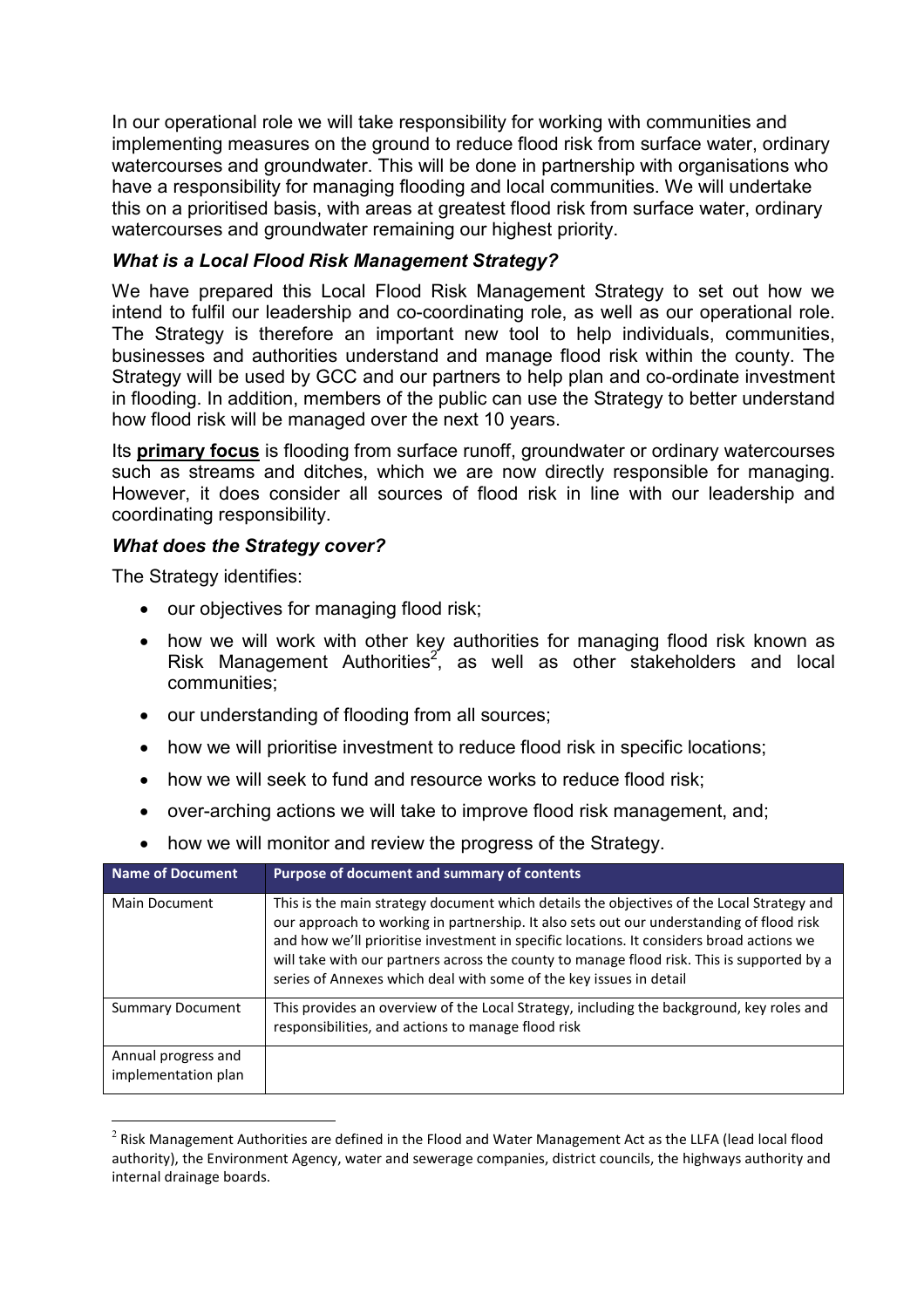| Strategic                   | The SEA is a process for considering the potential environmental impacts of addressing |
|-----------------------------|----------------------------------------------------------------------------------------|
| Environmental               | flood risk.                                                                            |
| Assessment (SEA)            |                                                                                        |
| <b>Environmental Report</b> |                                                                                        |
|                             |                                                                                        |

## Table 1 Documents generated as part of Strategy

## Our objectives to manage flood risk

The aim of this Strategy is to work in partnership with local communities, and organisations responsible for managing flood risk, in order to better understand and reduce local flood risk in Gloucestershire where it is economically, technically, socially, and environmentally feasible to do so. To achieve this aim there are a number of key strategic objectives. The six key strategic objectives for the Local Strategy are:

- improve our understanding of local flood risk;
- put in place plans to manage these risks;
- avoid inappropriate development and ensure new development does not increase flooding elsewhere
- increase public awareness of flooding and encourage local communities to take action;
- ensure close partnership working and co-ordination with other risk management authorities in Gloucestershire, and;
- support response to, and recovery from, flooding incidents.

## Our approach to working with others

We have formed a Partnership Group comprising of the key organisations with responsibility for flooding. The Group includes representatives from GCC (including Gloucestershire Highways and the Civil protection Team), the six districts/boroughs, the Environment Agency, the four water companies, and the Lower Severn Internal Drainage Board. The group worked together to develop the Strategy, and are continuing to work closely to implement measures on the ground to reduce flood risk to communities across Gloucestershire.

In addition, there are a range of other relevant organisations that have a key role to play in managing flood risk in the county. (e.g. Network Rail, Natural England). These organisations will be involved as required to support flood alleviation projects, or to provide information, support and input on a project-by-project basis.

We are seeking to work more closely with local communities through the implementation of the Strategy. Our vision is that the public and local community groups are aware of the flood risks they face, take action to reduce their vulnerability to flooding, and are actively involved in flood risk management. We will actively engage with town and parish councils to raise awareness of flood risks and to encourage local communities to take action. During development of flood alleviation projects we will ensure that local communities are fully engaged to ensure local acceptability of proposed works.

## Actions to reduce flood risk

We will be taking actions to reduce flood risk in partnership with others. There are actions we will take across Gloucestershire and there are location-specific actions which will be prioritised by the level of risk.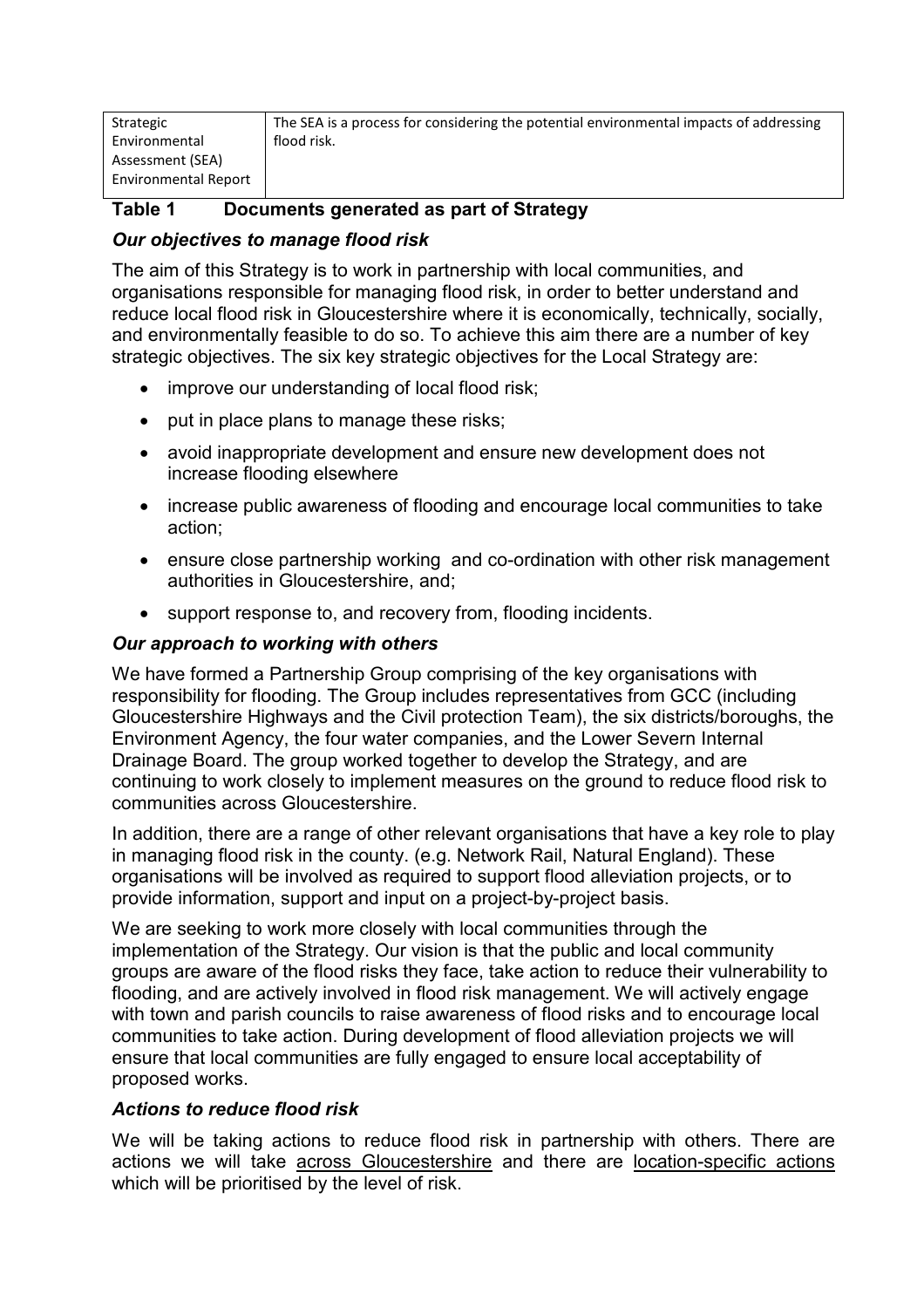A summary of the measures we will take across Gloucestershire are provided in Table 2 below. Further information is provided in Section 9 of the Main Document.

| <b>Strategic Objectives</b>                                     | What we will do in partnership with others                                                                                                                                                                   |
|-----------------------------------------------------------------|--------------------------------------------------------------------------------------------------------------------------------------------------------------------------------------------------------------|
| Strategic objective 1:<br>Improve our<br>understanding of flood | We will undertake further studies where required to improve our understanding of<br>local flood risk. Where resources permit we will undertake studies in response to<br>flooding incidents during the year. |
| risk                                                            | We will ensure that Investigations are undertaken where the 'significance' criteria is<br>met.                                                                                                               |
|                                                                 | We will review consent applications to ensure works on ordinary watercourses do<br>not increase flood risks and we will undertake enforcement actions where required.                                        |
|                                                                 | We will develop a consistent approach to the recording and designation of<br>structures.                                                                                                                     |
|                                                                 | We will seek to collate further historic flood incident data from parish/town councils.                                                                                                                      |
| Strategic objective 2: Put<br>in place plans to manage          |                                                                                                                                                                                                              |
| these risks                                                     |                                                                                                                                                                                                              |
|                                                                 |                                                                                                                                                                                                              |
|                                                                 | We will work with parish councils to identify the location and ownership of drainage<br>ditches and ordinary watercourses.                                                                                   |
|                                                                 | We will support parish councils to work with local landowners to clear drainage<br>ditches/ordinary watercourses and will use our land drainage enforcement role<br>where necessary.                         |
|                                                                 | We will investigate the opportunity to undertake a pilot study to assess the<br>effectiveness of green infrastructure in urban areas to manage surface water runoff<br>in a more sustainable manner.         |
| Strategic objective 3:                                          |                                                                                                                                                                                                              |
| Avoid inappropriate<br>development and ensure                   |                                                                                                                                                                                                              |
| that new development<br>does not increase flooding              |                                                                                                                                                                                                              |
| elsewhere                                                       |                                                                                                                                                                                                              |
| Strategic objective 4:<br>Increase public awareness             |                                                                                                                                                                                                              |
| of flooding and encourage                                       |                                                                                                                                                                                                              |
| communities to take<br>action                                   |                                                                                                                                                                                                              |
|                                                                 |                                                                                                                                                                                                              |
|                                                                 |                                                                                                                                                                                                              |
|                                                                 |                                                                                                                                                                                                              |

#### Table 2 Documents generated as part of Strategy

Location-specific actions will be prioritised in the 20 parishes and wards identified as being most vulnerable to flooding from all sources, using the methodology outlined in Appendix F of the main document. Where an area is identified as being at risk and GCC does not have legislative responsibility (e.g. Main Rivers or sewerage flooding) we will ensure that the appropriate RMA is taking a leadership role and where necessary GCC will pursue a co-coordinating function. Where we have direct operational responsibility we will lead on the development of mitigation measures, in partnership with others.